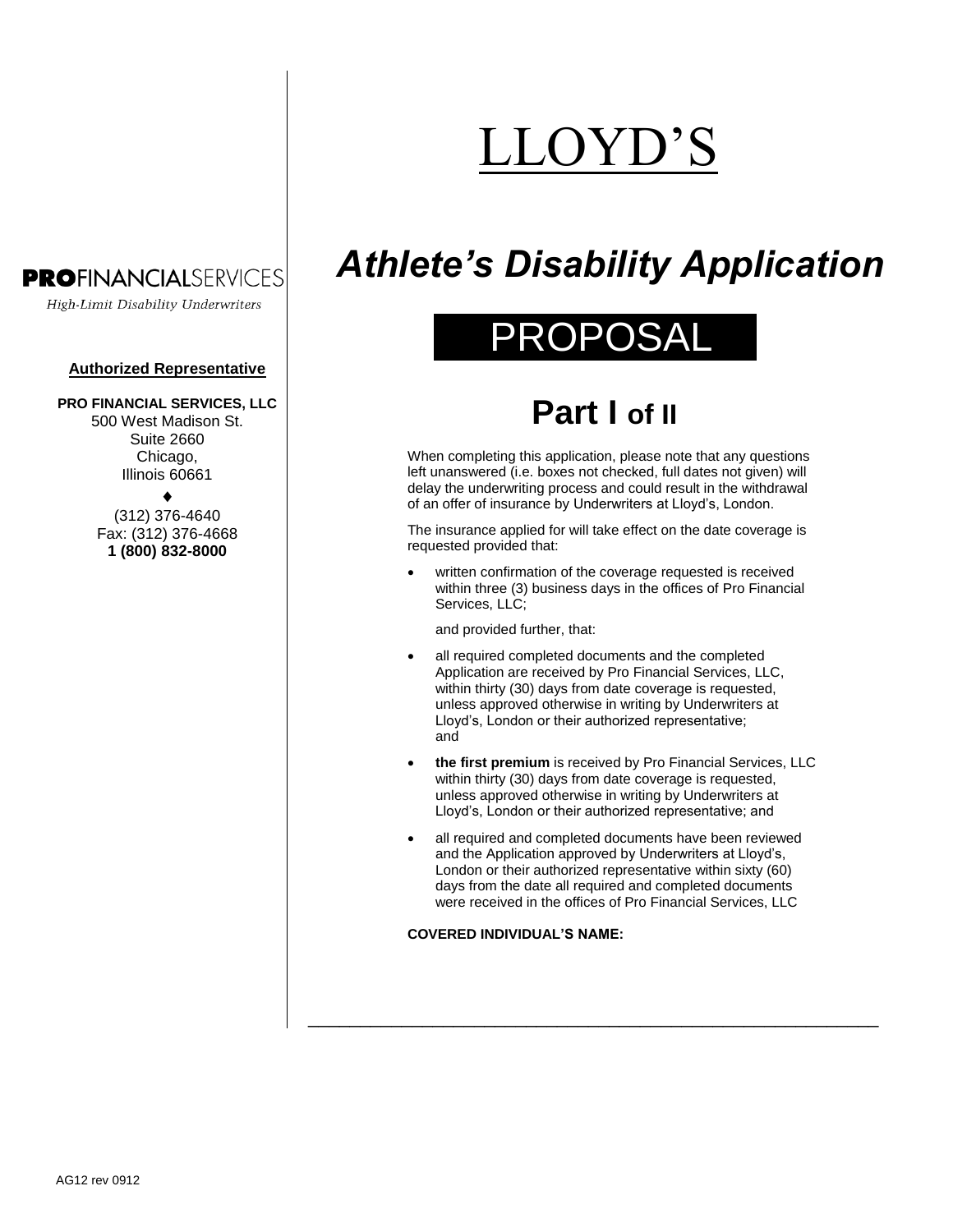## **PRO FINANCIAL SERVICES, LLC/LLOYD'S, LONDON ATHLETE'S DISABILITY APPLICATION - PROPOSAL**

### *(All questions must be answered in ink. Please print clearly.)*

Failure to answer all questions completely with full details will result in a delay in underwriting. Wherever 'Yes' or 'No' answers require full details, these should be given in the space provided.

| If there is not sufficient space, use space provided on page 9 or attach your answers on a separate sheet. |
|------------------------------------------------------------------------------------------------------------|
|------------------------------------------------------------------------------------------------------------|

| <b>SECTION 1 GENERAL INFORMATION</b>                                           |                                             |
|--------------------------------------------------------------------------------|---------------------------------------------|
| 1. Name of Covered Individual:                                                 |                                             |
|                                                                                |                                             |
| Middle<br>First                                                                | Last                                        |
|                                                                                |                                             |
| 2. Residential Address:                                                        |                                             |
|                                                                                |                                             |
| 3. Mailing Address:                                                            |                                             |
| (if different from residential address)                                        |                                             |
| 4. Driver's Lic. No.:                                                          | <b>State Driver's License Issued in:</b>    |
| 5. Soc. Sec. No.:                                                              |                                             |
| 6. Date of Birth:                                                              | 7. Sex<br>$\Box$ M $\Box$ F                 |
| 8. Place of Birth (City, State or Country):                                    |                                             |
| 9. I participate in (Name of Sport):                                           |                                             |
| $\Box$ Professional<br>$\Box$ Collegiate<br>as a                               | $\Box$ Other:                               |
| 10. Name of Team:                                                              |                                             |
| 11. Position:                                                                  |                                             |
| 12. Date of Expiry of current contract (if applicable):                        |                                             |
| 13. Are you actively working in your occupation: VES NO                        |                                             |
| If NO, please give reasons:                                                    |                                             |
| 14. How long have you been working as a professional in this occupation:       | years                                       |
| 15. Do you have any other employment full or part-time? TYES NO                |                                             |
| If YES, please describe:                                                       |                                             |
|                                                                                |                                             |
| 16. Employer:                                                                  |                                             |
| 17. Employer's Business Address:                                               |                                             |
| 18. Nature of Employer's Business:                                             |                                             |
|                                                                                |                                             |
| POLICY HOLDER INFORMATION                                                      |                                             |
|                                                                                |                                             |
| 19. Policyholder:<br><b>Please Check</b>                                       | Covered Individual<br>Other<br>$\mathsf{L}$ |
|                                                                                |                                             |
| 20. Name and address of Policyholder (if other than Covered Individual):       |                                             |
|                                                                                |                                             |
|                                                                                |                                             |
| 21. Relationship to Covered Individual:<br>(if other than Covered Individual): |                                             |
|                                                                                |                                             |

For administrative purposes, make sure Covered Individual's name and date of birth are filled in at the bottom of **each** of the following pages.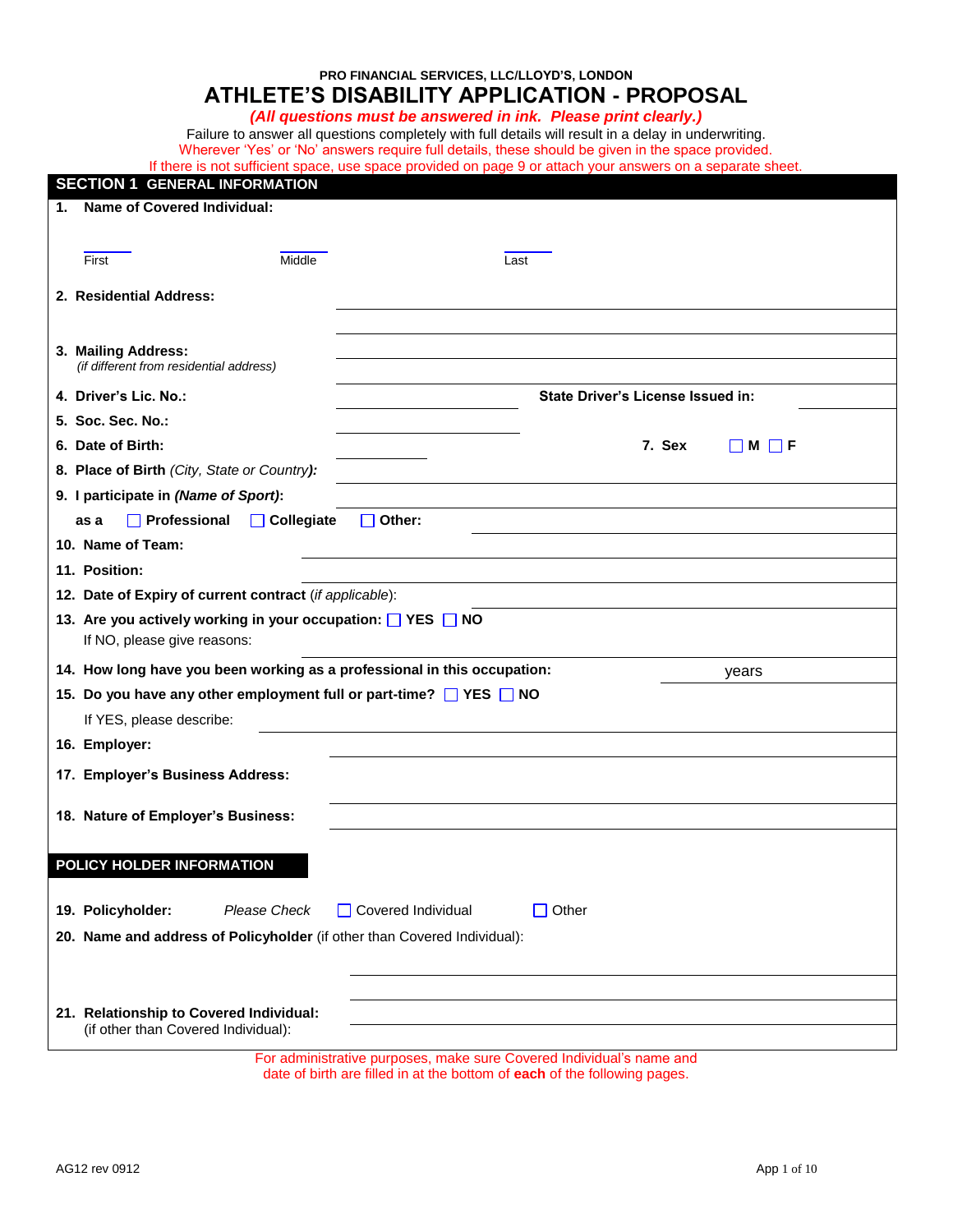|    | <b>SECTION 2 GENERAL INFORMATION</b>                                                                                                                  |                                                                                           |               |           |
|----|-------------------------------------------------------------------------------------------------------------------------------------------------------|-------------------------------------------------------------------------------------------|---------------|-----------|
|    | 1. Do you participate in any of the<br>following?                                                                                                     | a) Winter sports other than skating or curling:                                           | $\square$ YES | $\Box$ NO |
|    | If YES, please give <b>full details</b><br>(such as how often per year, how<br>long you have engaged in this<br>activity, etc.).                      | b) Water or underwater sports:                                                            | $\Box$ YES    | $\Box$ NO |
|    |                                                                                                                                                       | c) Rock climbing or mountaineering:                                                       | $\Box$ YES    | $\Box$ NO |
|    |                                                                                                                                                       | d) Motor sports or motorcycling:                                                          | $\Box$ YES    | $\Box$ NO |
|    |                                                                                                                                                       | e) Any other activities excluded by your Professional<br>Sports contract (if applicable): | $\Box$ YES    | $\Box$ NO |
| 2. | Have you been convicted of two<br>or more moving violations, or had<br>driving privileges suspended or<br>revoked within the last three (3)<br>years? | Details:                                                                                  | $\Box$ YES    | $\Box$ NO |
|    | If YES, please give full details.                                                                                                                     |                                                                                           |               |           |
| 3. | Are you currently insured under<br>another policy for Disability<br><b>Income Protection for Accident or</b><br><b>Sickness or Disease?</b>           | Details:                                                                                  | $\Box$ YES    | $\Box$ NO |
|    | If YES, please give <b>full details</b> .                                                                                                             |                                                                                           |               |           |
| 4. | Have you ever made a claim in<br>respect of Disability Income<br><b>Protection for Accident or</b><br><b>Sickness or Disease?</b>                     | Details:                                                                                  | $\Box$ YES    | $\Box$ NO |
|    | If YES, please give full details.                                                                                                                     |                                                                                           |               |           |
| 5. | Have you applied for or<br>purchased in the past any<br><b>Accident or Sickness or Disease</b><br><b>Disability Income Protection?</b>                | Details:                                                                                  | $\Box$ YES    | $\Box$ NO |
|    | If YES, please give full details.                                                                                                                     |                                                                                           |               |           |
| 6. | Has any Insurer ever cancelled or<br>declined to renew your Disability<br><b>Income Protection for Accident or</b><br><b>Sickness or Disease?</b>     | Details:                                                                                  | $\Box$ YES    | $\Box$ NO |
|    | If YES, please give <b>full details</b> .                                                                                                             |                                                                                           |               |           |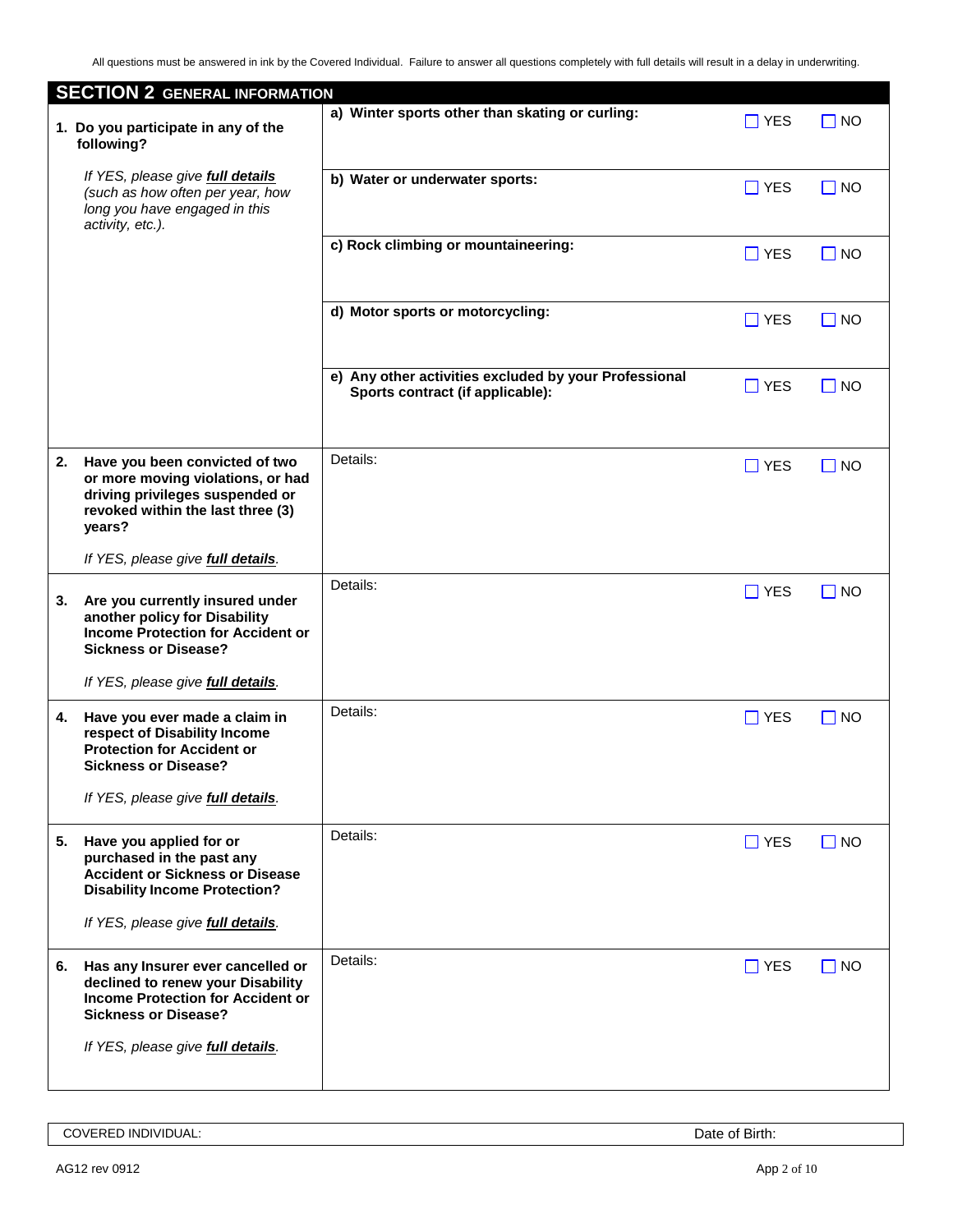| All questions must be answered in ink by the Covered Individual. Failure to answer all questions completely with full details will result in a delay in underwriting. |                      |
|-----------------------------------------------------------------------------------------------------------------------------------------------------------------------|----------------------|
| <b>SECTION 3</b><br>PHYSICIAN'S INFORMATION                                                                                                                           |                      |
| 1. Team Physician's Name:                                                                                                                                             |                      |
| <b>Team Physician's Address:</b>                                                                                                                                      |                      |
|                                                                                                                                                                       |                      |
| Have you consulted your team physician in the last twenty-four (24) months other than for<br>routine examination or team physical?                                    | $\Box$ YES $\Box$ NO |
| If YES, please give full details<br>include date(s) and reason):                                                                                                      |                      |
| 2. Personal Physician's Name:                                                                                                                                         |                      |
| <b>Personal Physician's Address:</b>                                                                                                                                  |                      |
|                                                                                                                                                                       |                      |
| Have you consulted your personal physician in the last twenty-four (24) months other than for<br>routine examination or team physical?                                | □ YES □ NO           |
| If YES, please give full details<br>(include date(s) and reason)                                                                                                      |                      |
| 3. Have you consulted any physician, other than team physician or personal physician,<br>in the last twenty-four (24) months?                                         | $\Box$ YES<br>I I NO |
| If YES, please give full details<br>(include date(s) and reason):                                                                                                     |                      |
| Physician's Name:                                                                                                                                                     |                      |
| Physician's Address:                                                                                                                                                  |                      |
|                                                                                                                                                                       |                      |
|                                                                                                                                                                       |                      |

|    | <b>SECTION 4 MEDICAL HISTORY</b>                                                                                                                                 |          |            |           |
|----|------------------------------------------------------------------------------------------------------------------------------------------------------------------|----------|------------|-----------|
| 1. | Are you currently free of Injury, Sickness,<br><b>Disease or Discomfort?</b>                                                                                     | Details: | $\Box$ YES | $\Box$ NO |
|    | If NO, please give <b>full details</b> . (Include date(s),<br>nature of Injury, Sickness, Disease or Discomfort,<br>diagnosis, treatment, duration and results.) |          |            |           |
| 2. | Are you currently physically able to perform all<br>of the duties required in your sport as stated in<br><b>Section 1?</b>                                       | Details: | $\Box$ YES | $\Box$ NO |
|    | If NO, please give <b>full details</b> . (Include date(s) and<br>reason.)                                                                                        |          |            |           |
| 3. | Have you missed any playing time during the<br>last twenty-four (24) months as a result of<br>injury, Sickness, Disease, Discomfort or for any<br>other reason?  | Details: | $\Box$ YES | $\Box$ NO |
|    | If YES, please give <i>full details</i> . (Include number of<br>events/games missed, date(s) and reason.)                                                        |          |            |           |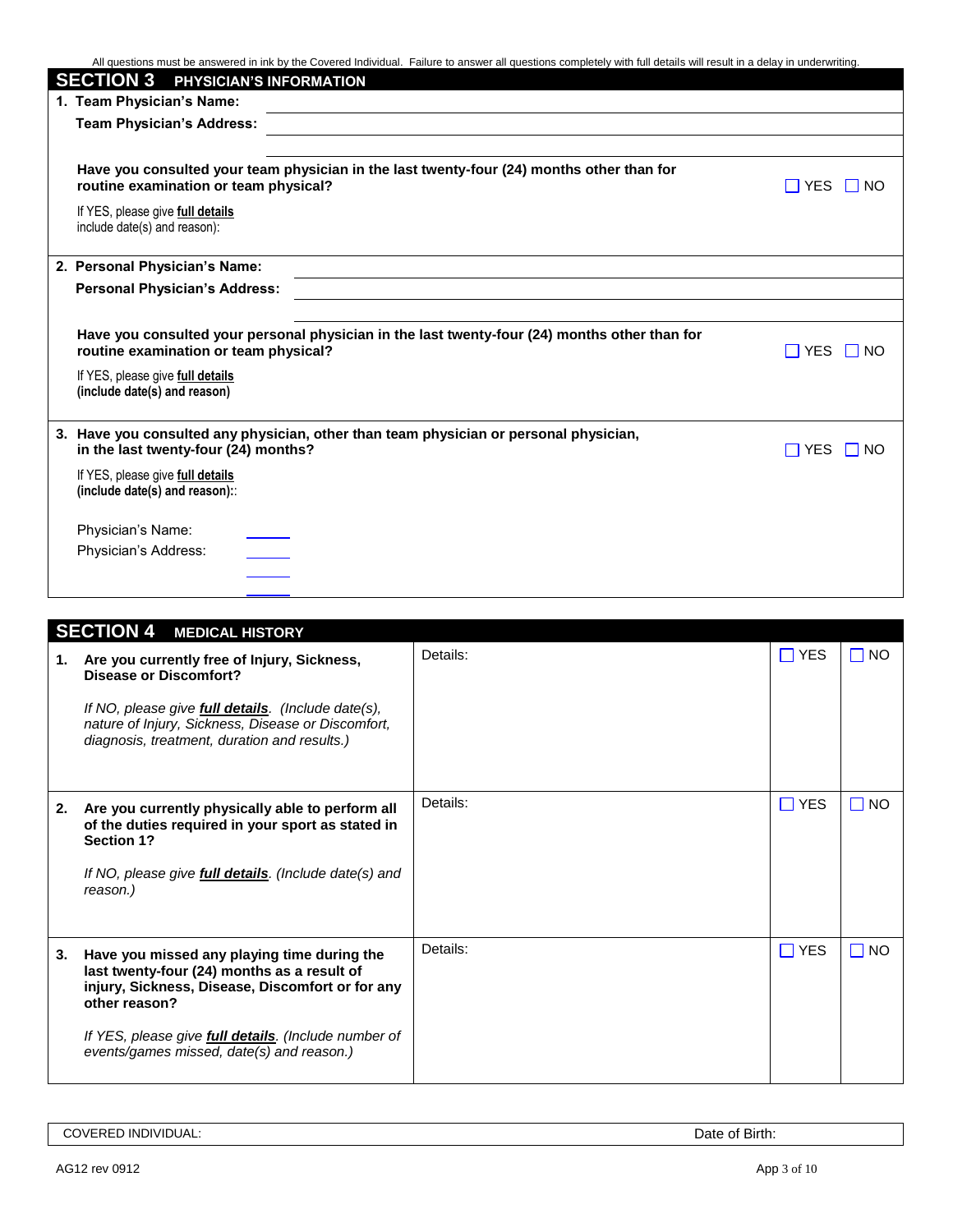|    | <b>SECTION 5</b><br><b>MEDICAL HISTORY</b>                                                                                                                                           |    |                                   |            |              |
|----|--------------------------------------------------------------------------------------------------------------------------------------------------------------------------------------|----|-----------------------------------|------------|--------------|
| 1. | Have you, within the last twenty-<br>four (24) months, taken any pain<br>reducing or anti-inflammatory<br>medication?<br>If YES, please give name of<br>medication and reason taken. |    | Name of Medication<br>Reason      | $\Box$ YES | $\square$ NO |
| 2. | During the last twelve (12)<br>months, have you suffered any<br>Injury, Sickness, Disease or<br>Discomfort for which you have                                                        | a) | <b>Medical advice?</b>            | $\Box$ YES | $\Box$ NO    |
|    | <b>NOT sought:</b><br>If YES, please give <b>full details</b> .<br>(Include date(s), nature of Injury,<br>Sickness, Disease or Discomfort.)                                          | b) | Diagnosis?                        | $\Box$ YES | $\Box$ NO    |
|    |                                                                                                                                                                                      | c) | Treatment?                        | $\Box$ YES | $\Box$ NO    |
| 3. | Have you been advised, or do<br>you have reason to believe that<br>you may need:                                                                                                     | a) | Medical treatment in the future?  | $\Box$ YES | $\Box$ NO    |
|    | If YES, please give <b>full details</b> .                                                                                                                                            | b) | Surgical treatment in the future? | $\Box$ YES | $\square$ NO |

|    | <b>SECTION 6 MEDICAL HISTORY</b>                                                                                                                                |                           |            |           |
|----|-----------------------------------------------------------------------------------------------------------------------------------------------------------------|---------------------------|------------|-----------|
| 1. | Have you ever injured or suffered<br>pain or discomfort, or had<br>surgery to any of the following?                                                             | a) Head:                  | $\Box$ YES | $\Box$ NO |
|    | If YES, please give full details.<br>(Include date(s), nature of Injury,<br>Sickness, Disease or Discomfort,<br>diagnosis, treatment, duration and<br>results.) | b) Neck (cervical spine): | $\Box$ YES | $\Box$ NO |
|    |                                                                                                                                                                 | c) Right Shoulder:        | $\Box$ YES | $\Box$ NO |
|    |                                                                                                                                                                 | d) Left Shoulder:         | $\Box$ YES | $\Box$ NO |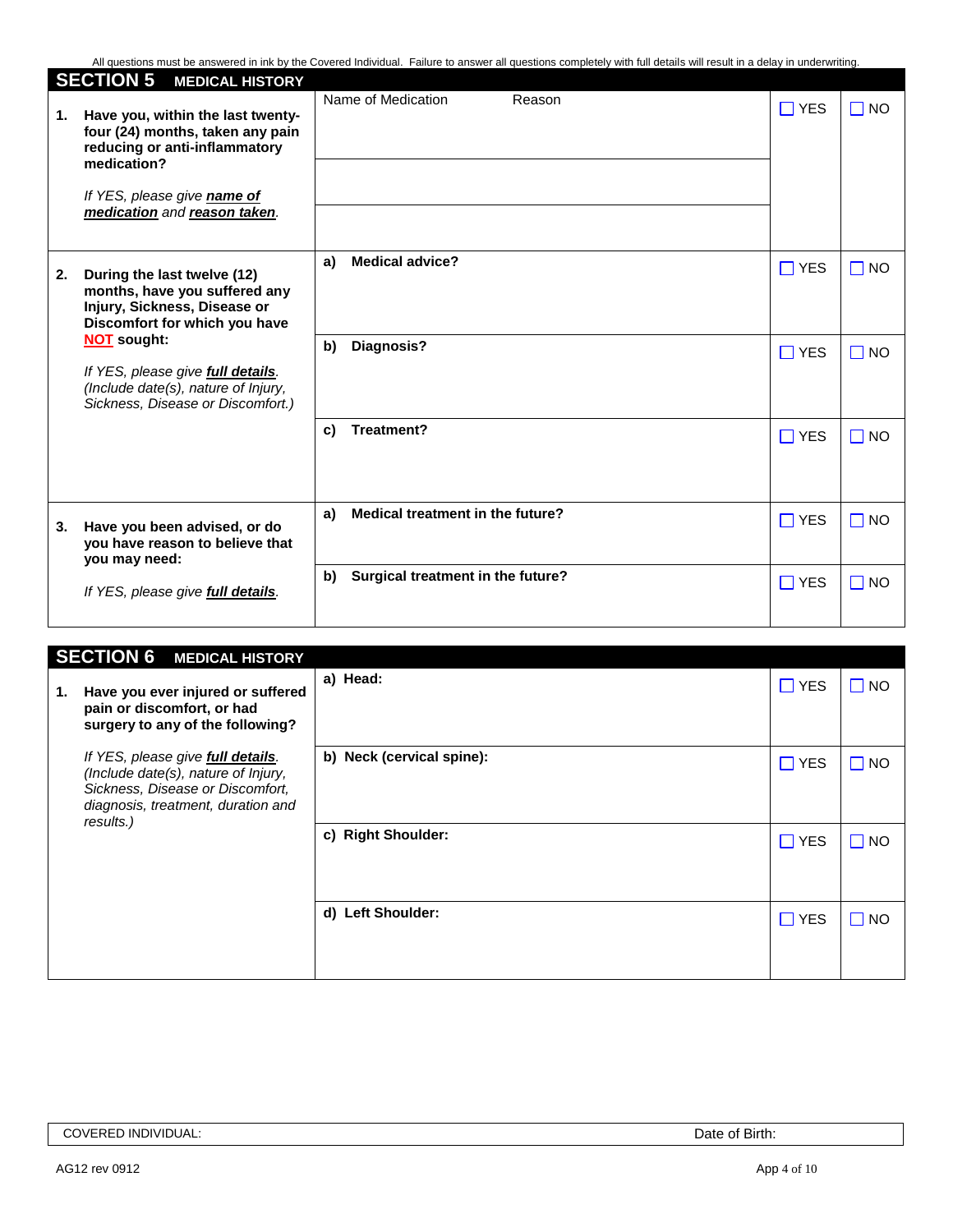| <b>SECTION 6 MEDICAL HISTORY (continued)</b>                                                                                                       |                                                              |            |           |
|----------------------------------------------------------------------------------------------------------------------------------------------------|--------------------------------------------------------------|------------|-----------|
| (continued)<br>1.<br>Have you ever injured or suffered<br>pain or discomfort, or had<br>surgery to any of the following?                           | e) Chest (including ribs):                                   | $\Box$ YES | $\Box$ NO |
| If YES, please give full details.<br>(Include date(s), nature of Injury,<br>Sickness, Disease or Discomfort,<br>diagnosis, treatment, duration and | f) Upper Back (thoracic spine):                              | $\Box$ YES | $\Box$ NO |
| results.)                                                                                                                                          | g) Lower Back (lumbar spine including coccyx and tail bone): | $\Box$ YES | $\Box$ NO |
|                                                                                                                                                    | h) Pelvis/Hips (including groin - specify side):             | $\Box$ YES | $\Box$ NO |
|                                                                                                                                                    | i) Abdomen (including stomach):                              | $\Box$ YES | $\Box$ NO |
|                                                                                                                                                    | j) Right Arm (including elbow):                              | $\Box$ YES | $\Box$ NO |
|                                                                                                                                                    | k) Left Arm (including elbow):                               | $\Box$ YES | $\Box$ NO |
|                                                                                                                                                    | I) Right Hand (including wrist, fingers and thumb):          | $\Box$ YES | $\Box$ NO |
|                                                                                                                                                    | m) Left Hand (including wrist, fingers and thumb):           | $\Box$ YES | $\Box$ NO |
|                                                                                                                                                    | n) Right Thigh (including hamstring):                        | $\Box$ YES | $\Box$ NO |
|                                                                                                                                                    | o) Left Thigh (including hamstring):                         | $\Box$ YES | $\Box$ NO |
|                                                                                                                                                    | p) Right Knee:                                               | $\Box$ YES | $\Box$ NO |
|                                                                                                                                                    | q) Left Knee:                                                | $\Box$ YES | $\Box$ NO |

COVERED INDIVIDUAL: Date of Birth: Date of Birth: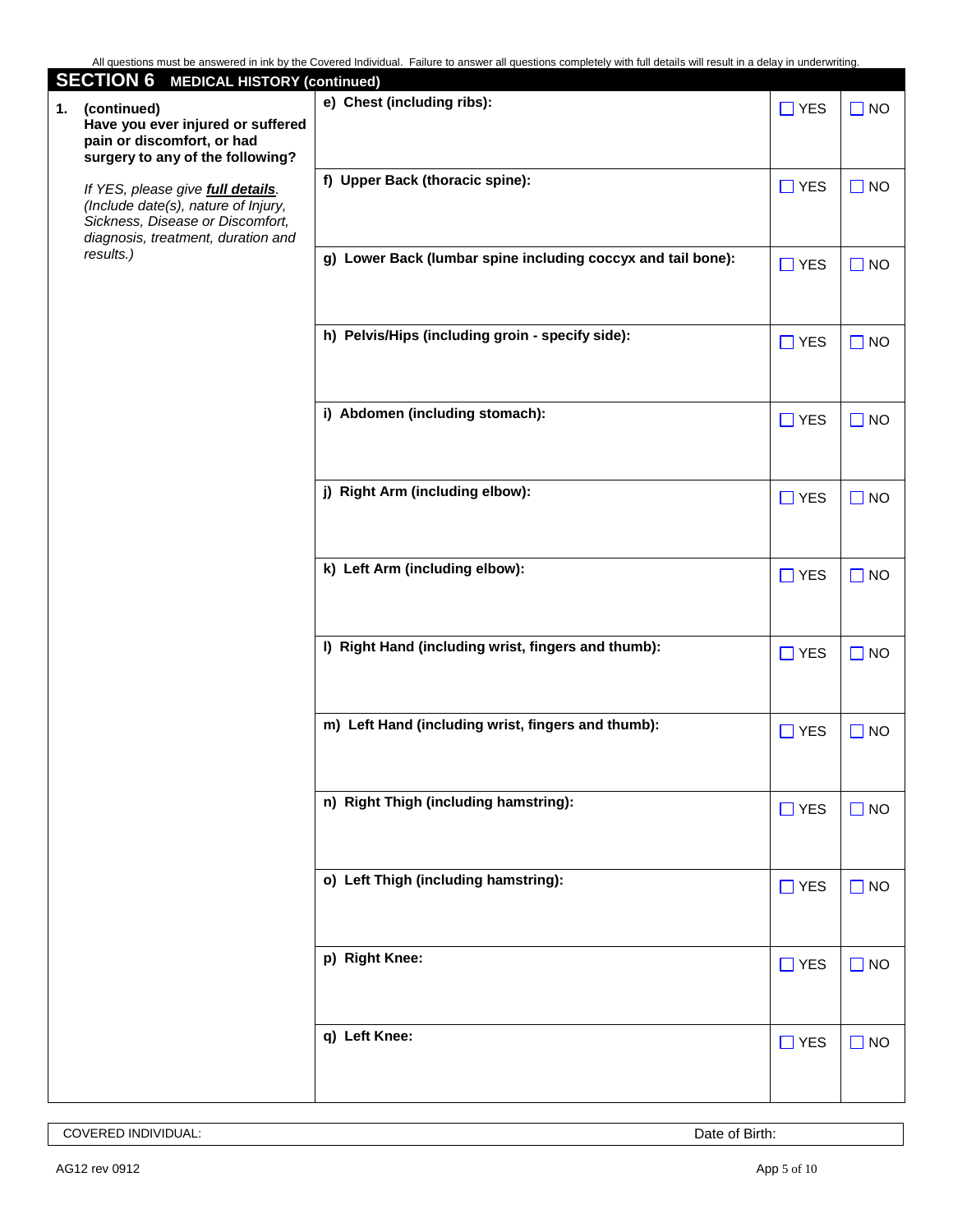|    | <b>SECTION 6 MEDICAL HISTORY (continued)</b>                                                                                                                                                                                                                                                                                                                                                              |                                                           |            |              |
|----|-----------------------------------------------------------------------------------------------------------------------------------------------------------------------------------------------------------------------------------------------------------------------------------------------------------------------------------------------------------------------------------------------------------|-----------------------------------------------------------|------------|--------------|
| 1. | (continued)<br>Have you ever injured or suffered<br>pain or discomfort, or had<br>surgery to any of the following?                                                                                                                                                                                                                                                                                        | r) Right Lower Leg (including ankle and Achilles tendon): | $\Box$ YES | $\square$ NO |
|    | If YES, please give full details.<br>(Include date(s), nature of Injury,<br>Sickness, Disease or Discomfort,<br>diagnosis, treatment, duration and                                                                                                                                                                                                                                                        | s) Left Lower Leg (including ankle and Achilles tendon):  | $\Box$ YES | $\square$ NO |
|    | results.)                                                                                                                                                                                                                                                                                                                                                                                                 | t) Right Foot (including toes):                           | $\Box$ YES | $\Box$ NO    |
|    |                                                                                                                                                                                                                                                                                                                                                                                                           | u) Left Foot (including toes):                            | $\Box$ YES | $\square$ NO |
| 2. | Have you ever injured or suffered<br>pain or discomfort or had<br>surgery to any of the following<br><b>NOT</b> listed in Section 6, Question<br>1 (e.g. fractures, sprains, strains,<br>dislocations, tendonitis, tears,<br>$etc.$ )?<br>If YES, please give full details.<br>(Include date(s), nature of Injury,<br>Sickness, Disease or Discomfort,<br>diagnosis, treatment, duration and<br>results.) | a) Bones:                                                 | $\Box$ YES | $\square$ NO |
|    |                                                                                                                                                                                                                                                                                                                                                                                                           | b) Joints:                                                | $\Box$ YES | $\Box$ NO    |
|    |                                                                                                                                                                                                                                                                                                                                                                                                           | c) Muscles:                                               | $\Box$ YES | $\square$ NO |
|    |                                                                                                                                                                                                                                                                                                                                                                                                           | d) Nerves:                                                | $\Box$ YES | $\square$ NO |
| 3. | During the past five (5) years,<br>have you been diagnosed by a<br>member of the medical<br>profession as having an Immune<br>or Blood Disorder?                                                                                                                                                                                                                                                          | Details:                                                  | $\Box$ YES | $\Box$ NO    |
|    | If YES, please give full details,<br>including date(s).                                                                                                                                                                                                                                                                                                                                                   |                                                           |            |              |
| 4. | Have you ever undergone<br>surgery as a result of a Sickness<br>or Disease or a non-injury<br>condition (e.g. appendectomy,<br>gall bladder, etc.)?                                                                                                                                                                                                                                                       | Details:                                                  | $\Box$ YES | $\Box$ NO    |
|    | If YES, please give full details<br>including date(s).                                                                                                                                                                                                                                                                                                                                                    |                                                           |            |              |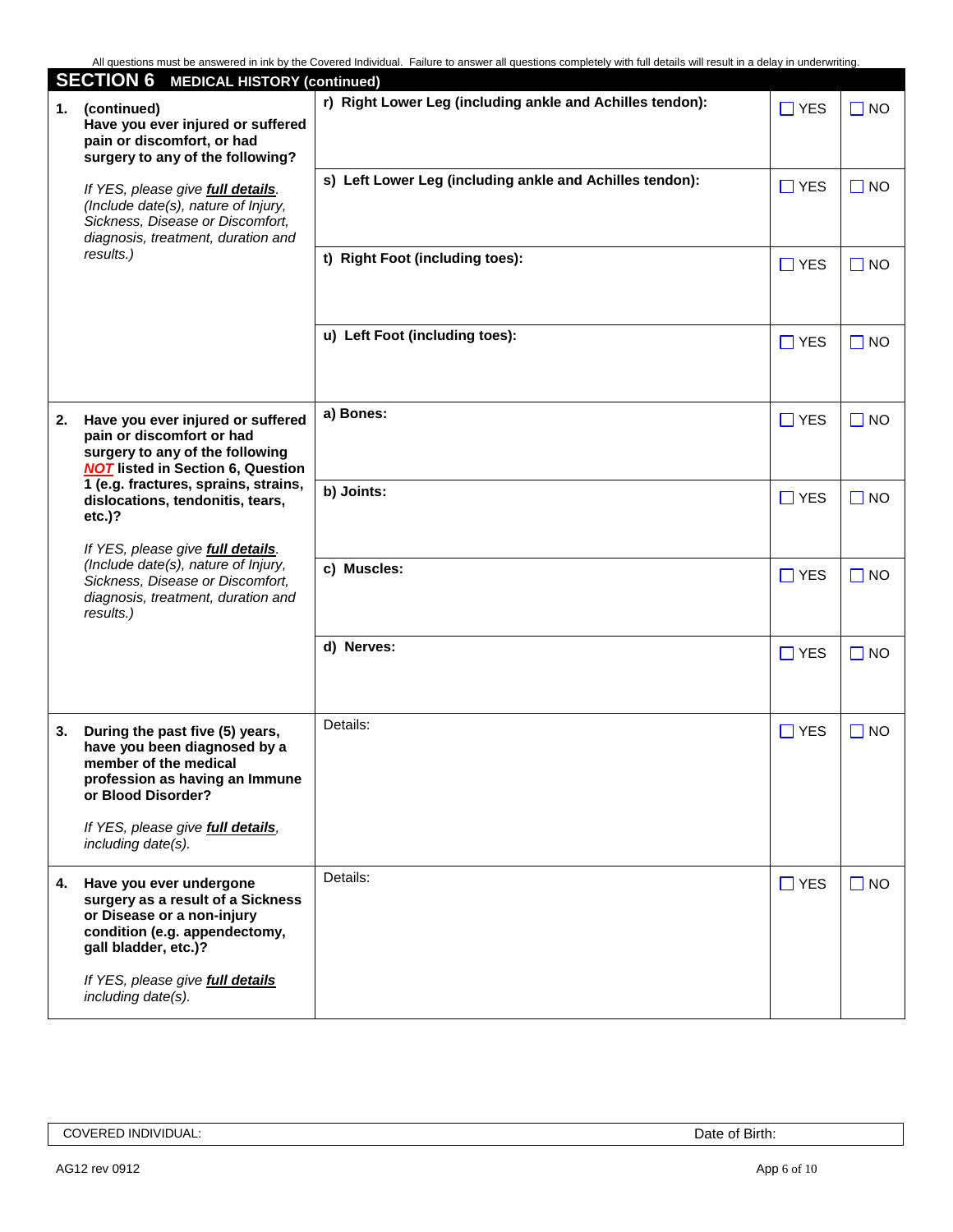| <b>SECTION 6 MEDICAL HISTORY (continued)</b>                                                                                             |                                                                                        |            |              |
|------------------------------------------------------------------------------------------------------------------------------------------|----------------------------------------------------------------------------------------|------------|--------------|
| Have you ever shown indications<br>5.<br>of, suffered from, been treated<br>for or been prescribed treatment<br>for any of the following | a) Ears, eyes, nose or throat:                                                         | $\Box$ YES | $\square$ NO |
| conditions?<br>If YES, please give full details.                                                                                         | b) Heart, chest, circulatory system or respiratory system:                             | $\Box$ YES | $\Box$ NO    |
| (Include date(s), diagnosis,<br>treatment, duration and results.)                                                                        | c) Blood pressure or diabetes:                                                         | $\Box$ YES | $\Box$ NO    |
|                                                                                                                                          | d) Stomach or bladder:                                                                 | $\Box$ YES | $\Box$ NO    |
|                                                                                                                                          | e) Dizziness or fainting:                                                              | $\Box$ YES | $\Box$ NO    |
|                                                                                                                                          | f) Gout:                                                                               | $\Box$ YES | $\Box$ NO    |
|                                                                                                                                          | g) Hernias:                                                                            | $\Box$ YES | $\Box$ NO    |
|                                                                                                                                          | h) Cancer or related diseases:                                                         | $\Box$ YES | $\Box$ NO    |
|                                                                                                                                          | i) Rheumatism or arthritis:                                                            | $\Box$ YES | $\Box$ NO    |
|                                                                                                                                          | j) Liver, kidneys or digestive organs:                                                 | $\Box$ YES | $\Box$ NO    |
|                                                                                                                                          | k) Nervous system, epilepsy or mental disorders, or seizures or<br>convulsions:        | $\Box$ YES | $\Box$ NO    |
|                                                                                                                                          | I) Concussions:                                                                        | $\Box$ YES | $\Box$ NO    |
|                                                                                                                                          | m) Paralysis whether complete or partial, regardless of length of<br>time or duration: | $\Box$ YES | $\Box$ NO    |
|                                                                                                                                          | n) Thyroid problem:                                                                    | $\Box$ YES | $\Box$ NO    |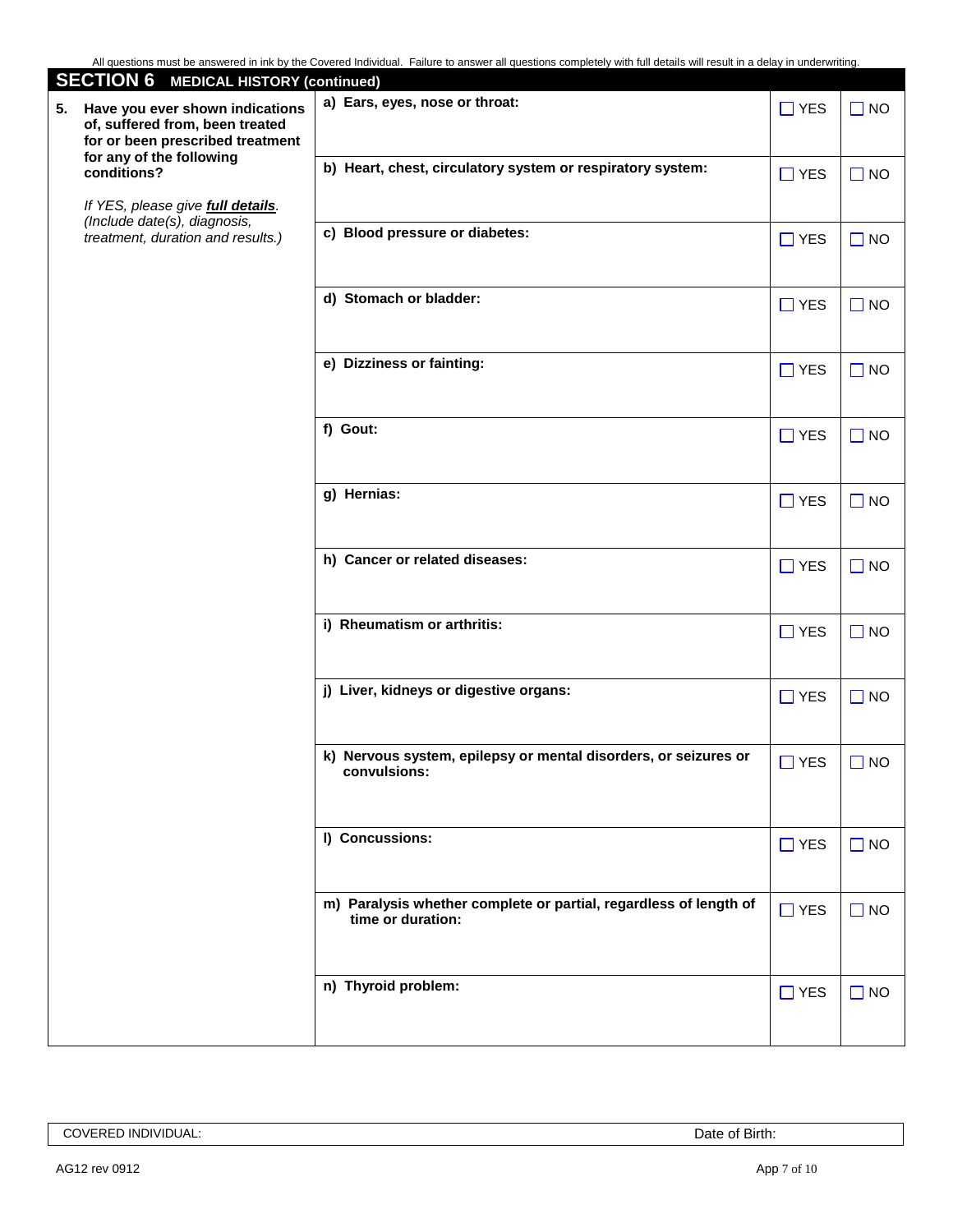|    | <b>SECTION 6 MEDICAL HISTORY (continued)</b>                                                                                                                                                                                                                                                                                                                                         |                      |               |           |
|----|--------------------------------------------------------------------------------------------------------------------------------------------------------------------------------------------------------------------------------------------------------------------------------------------------------------------------------------------------------------------------------------|----------------------|---------------|-----------|
| 6. | Have you ever suffered a<br><b>Sickness or Disease NOT</b><br>associated with any of the<br>conditions mentioned under<br>Question 5 which resulted in<br>hospital confinement of greater<br>than seven (7) days?<br>If YES, please give full details.<br>(Include date(s), nature of Injury,<br>Sickness, Disease or Discomfort,<br>diagnosis, treatment, duration and<br>results.) | Details:             | $\square$ YES | $\Box$ NO |
| 7. | Have you ever had any of the<br>following prescribed or advised<br>which have <b>NOT</b> been taken or<br>performed?                                                                                                                                                                                                                                                                 | a) Medication:       | $\Box$ YES    | $\Box$ NO |
|    | If YES, please give full details.<br>(Include date(s), nature of Injury,<br>Sickness, Disease or Discomfort,<br>diagnostic test or recommended<br>treatment.)                                                                                                                                                                                                                        | b) Diagnostic tests: | $\Box$ YES    | $\Box$ NO |
|    |                                                                                                                                                                                                                                                                                                                                                                                      | c) Surgery:          | $\Box$ YES    | $\Box$ NO |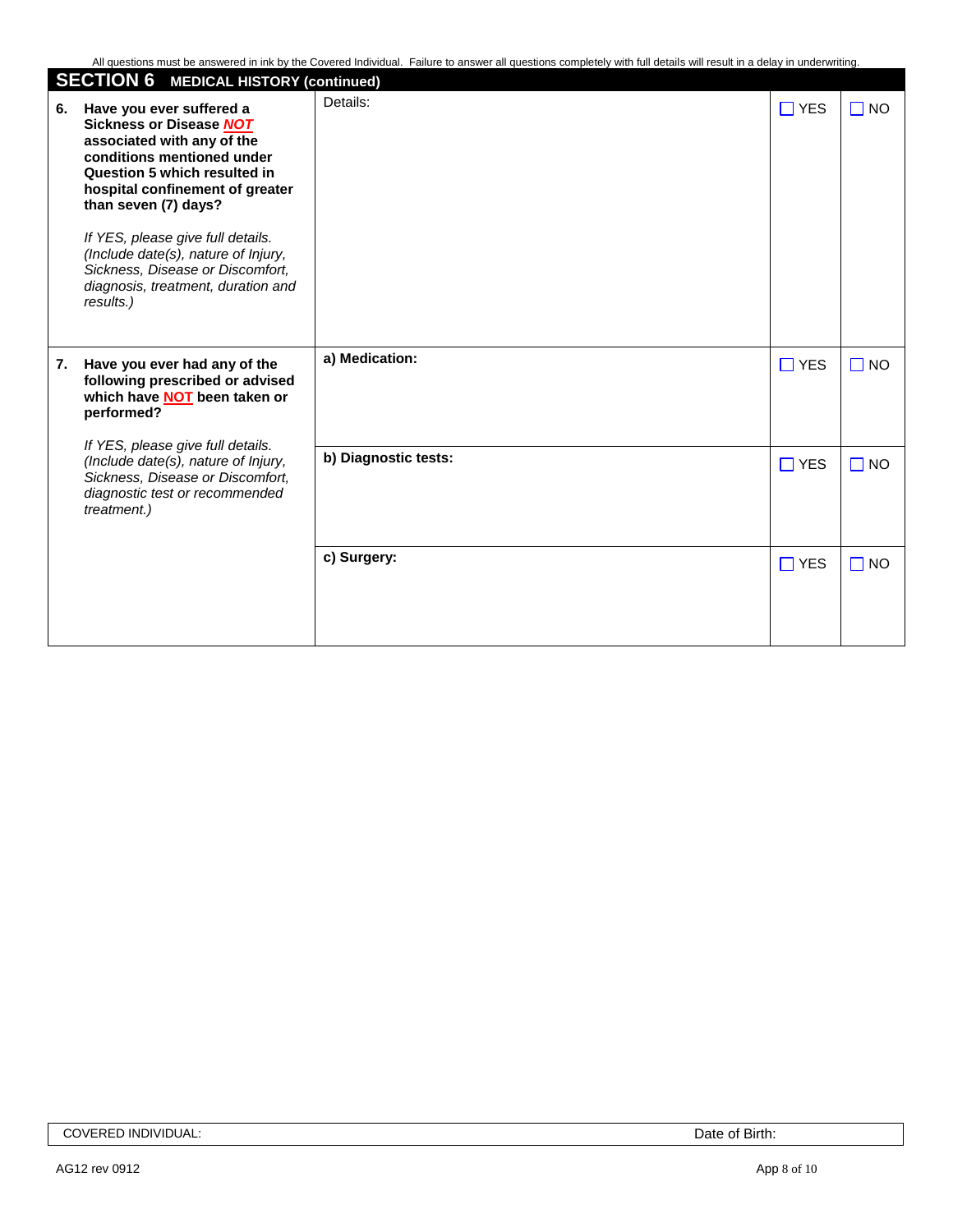| All questions must       | t be answered in ink by the C | : Covered Individual.                              | -ailure to answer |              |     | r all questions completely with full details will result in a delay in underwriting. |  |
|--------------------------|-------------------------------|----------------------------------------------------|-------------------|--------------|-----|--------------------------------------------------------------------------------------|--|
| details<br>Give complete |                               | ot supplied elsewhere in the application) of any ' |                   | 'Y⊢S′<br>n n | 'NC | answers to questions in the Application                                              |  |

|         |                |                           |                                                                 | Give complete details (in not supplied elsewhere in the application) of any TEO of NO answers to questions in the Application<br>(attach separate sheet if necessary). |
|---------|----------------|---------------------------|-----------------------------------------------------------------|------------------------------------------------------------------------------------------------------------------------------------------------------------------------|
| Sect. # | Quest.<br>$\#$ | Date of<br>Injury/Illness | Details - include diagnosis,<br>treatment, duration and results | Name and address of doctor and medical facility<br>doctor and medical facility                                                                                         |
|         |                |                           |                                                                 |                                                                                                                                                                        |
|         |                |                           |                                                                 |                                                                                                                                                                        |
|         |                |                           |                                                                 |                                                                                                                                                                        |
|         |                |                           |                                                                 |                                                                                                                                                                        |
|         |                |                           |                                                                 |                                                                                                                                                                        |
|         |                |                           |                                                                 |                                                                                                                                                                        |
|         |                |                           |                                                                 |                                                                                                                                                                        |
|         |                |                           |                                                                 |                                                                                                                                                                        |
|         |                |                           |                                                                 |                                                                                                                                                                        |
|         |                |                           |                                                                 |                                                                                                                                                                        |
|         |                |                           |                                                                 |                                                                                                                                                                        |
|         |                |                           |                                                                 |                                                                                                                                                                        |
|         |                |                           |                                                                 |                                                                                                                                                                        |
|         |                |                           |                                                                 |                                                                                                                                                                        |
|         |                |                           |                                                                 |                                                                                                                                                                        |
|         |                |                           |                                                                 |                                                                                                                                                                        |
|         |                |                           |                                                                 |                                                                                                                                                                        |
|         |                |                           |                                                                 |                                                                                                                                                                        |
|         |                |                           |                                                                 |                                                                                                                                                                        |
|         |                |                           |                                                                 |                                                                                                                                                                        |
|         |                |                           |                                                                 |                                                                                                                                                                        |
|         |                |                           |                                                                 |                                                                                                                                                                        |
|         |                |                           |                                                                 |                                                                                                                                                                        |
|         |                |                           |                                                                 |                                                                                                                                                                        |
|         |                |                           |                                                                 |                                                                                                                                                                        |

**Please return this page even if it is not filled out. Failure to return this page, even if it is left blank, will be considered an incomplete application.**

**COVERED INDIVIDUAL'S INITIALS DATE**